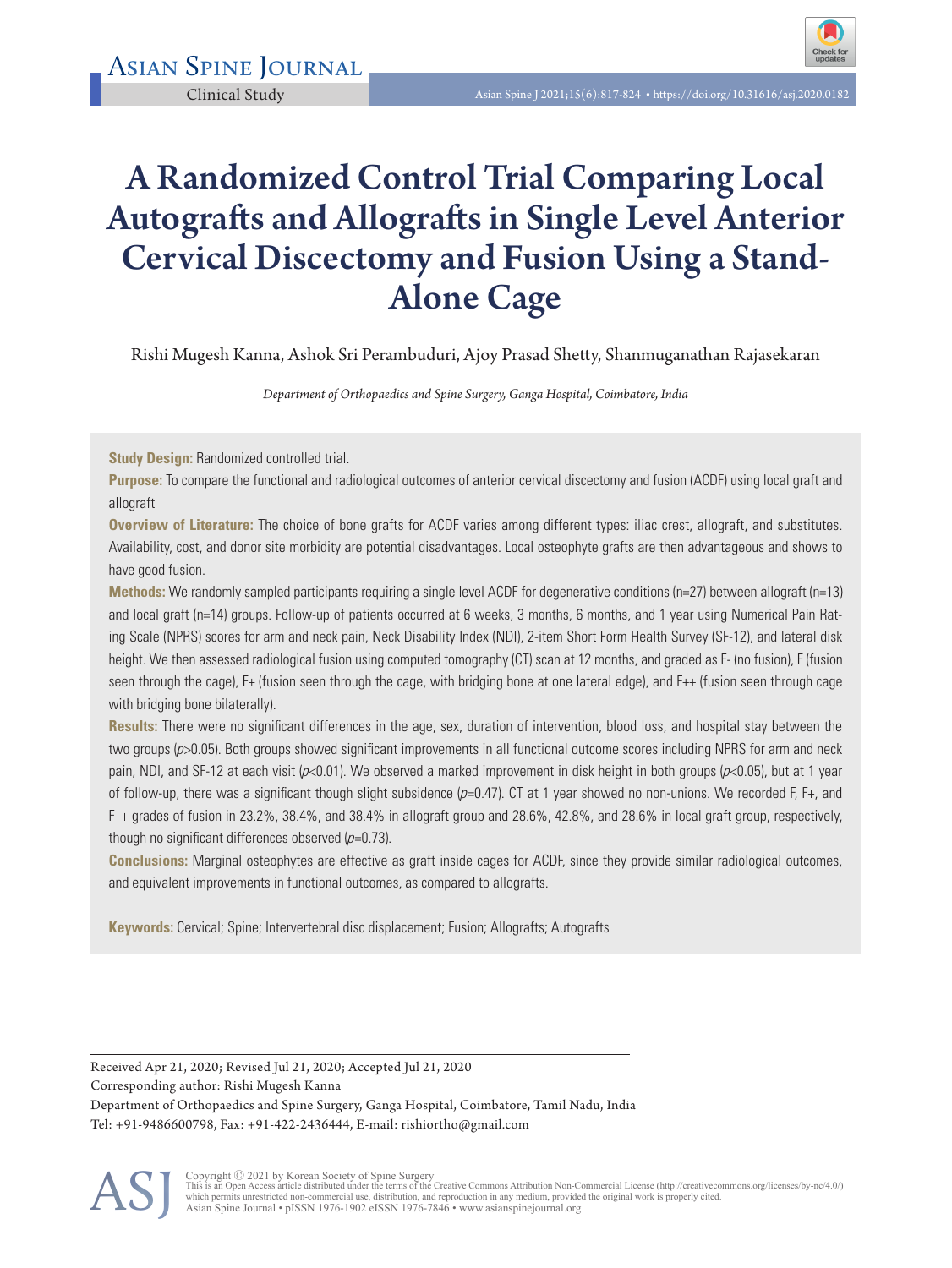# **Introduction**

Anterior cervical discectomy and fusion (ACDF) is a highly effective surgical procedure used to manage radiculopathy in order to regain functional activities. Removing the herniated disc fragment entails removal of the rest of the nucleus pulposus and the anterior annulus. After discectomy and nerve root decompression, the management of the vacant disk space has been controversial for many years. Ranging from leaving the disk space free [1], to filling the disc space with bone grafts [2-4] and cage [5,6], and the addition of a cervical plate [7,8], many treatment options have been described with similar outcomes.

Use of a cage as a stand-alone fixation is a popular choice among surgeons for ACDF [5,9-11] and several studies reveal good outcomes with the use of stand-alone titanium cages [11,12]. The use of synthetic cages in disc space compared to the autograft alone is in their ability to succumb better load transmission between adjacent vertebral bodies, facilitate insertion, and maintain disc height and structural support [9,10]. However, the choice of bone grafts used was diverse, including iliac crest autograft, allograft, and graft substitutes. Iliac crest autograft is an excellent option considering its osteogenic and osteoconductive properties. But donor site morbidity, the need for an additional incision and increased surgical duration are potential disadvantages to its practice compared to other forms [13]. Allografts on the other hand, have these corresponding advantages [4]. However, its availability is not universal in many surgical centers.

Local osteophytes and the antero-inferior lip of proximal vertebra are often nibbled during ACDF, which can be used as graft fillers inside the cage. Such local osteophyte grafts lack the disadvantages of iliac crest autograft and allograft. Few studies on local graft (LG) have shown to have good fusion characteristics as well [14-16]. However, there are no randomized controlled trials to compare the adequacy, efficacy, and outcomes of local osteophyte grafts, to the best of our knowledge. We performed a randomized controlled trial to compare clinical, functional and radiological outcomes of ACDF using LG group and allograft group.

# **Materials and Methods**

The Institutional Review Board of Ganga Medical Centre and Hospitals, Coimbatore, India approved our study with reference number 26012018/GMCH/IRB. We randomly



**Fig. 1.** The patients' selection, allocation, intervention, follow-up, and assessment were performed as per CONSORT guidelines. CONSORT, Consolidated Standards of Reporting Trials.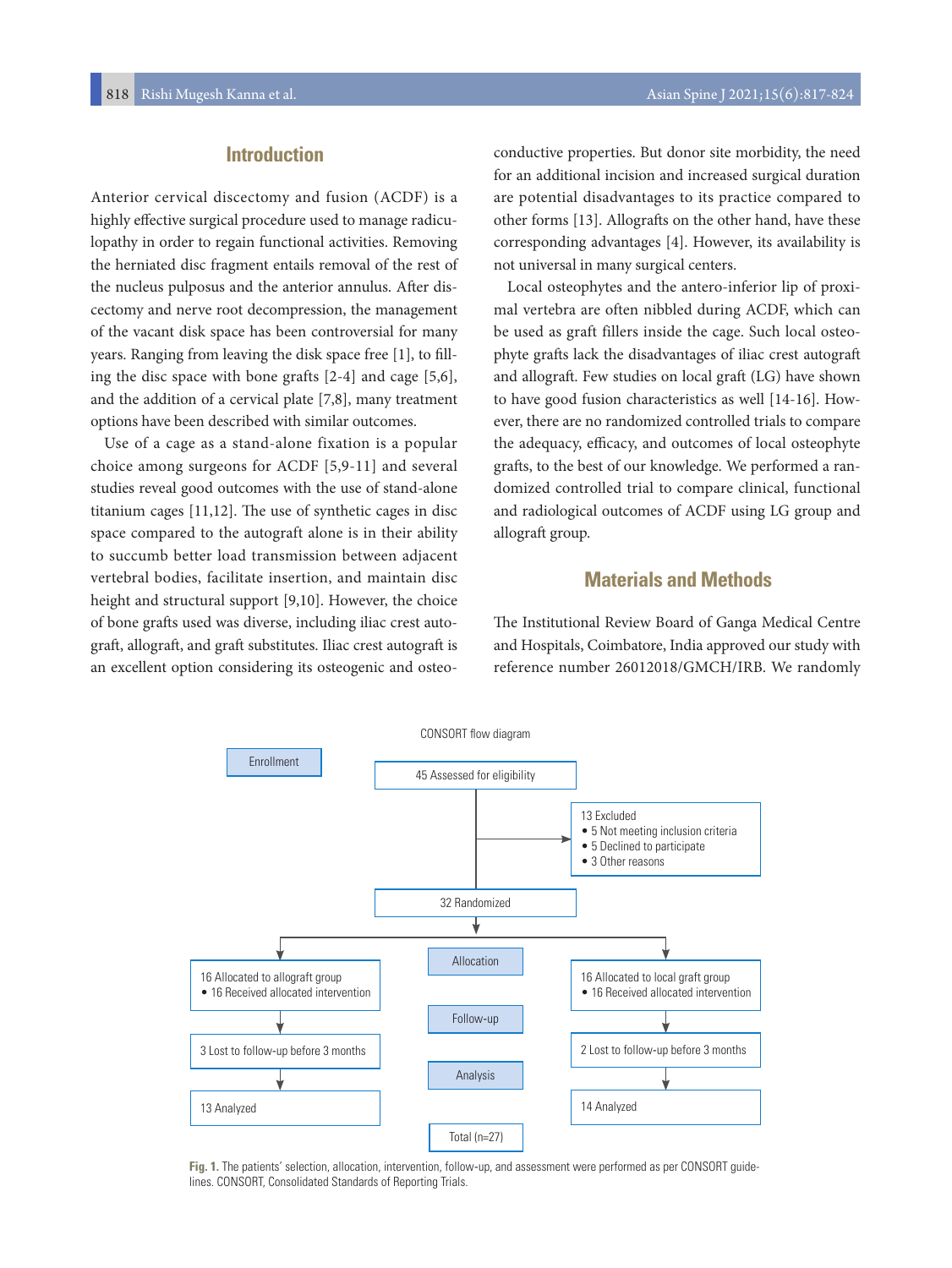sampled patients (n=32) requiring single level ACDF for non-traumatic conditions between August 2017 and September 2018, between allograft and LG after signing an informed detailed consent. The patient selection, allocation, intervention, follow-up, and assessment were performed as per CONSORT (Consolidated Standards of Reporting Trials) guidelines (Fig. 1). The randomization numbers were generated by a computer-generated random chart. We excluded participants having more than two levels of disease, adjacent segment disease with previous surgical intervention, patients with history, and clinical features of trauma, tumor, infection, inflammation, and those with American Society of Anesthesiologists grading >3 from the study.

A single surgeon operated upon all the patients. The surgical procedure was standard in both groups with a right sided Smith Robinson approach. After discectomy, an appropriately sized titanium cage (stand alone, contoured for end plates with serrations, and a central axial hole for



**Fig. 2.** Lateral radiograph of the cervical spine before **(A)** and after surgery **(B)**. The segmental disc height is calculated at the mid-disc level, midway between anterior and posterior ends of disc space.

packing bone graft) was chosen. In LG group, the anteroinferior lip of the superior vertebra and osteophytes if present near the affected disk was nibbled with No. 3 bone punch rongeur. Then, we prepared bone pieces into small bone chunks to be packed into the titanium cage. In the allograft group, we packed free fragments of cancellous allograft (freeze dried from bone bank) mixed with patient's effusing blood into the cage. No anterior cervical plates were used in any of the patients. A hard-cervical collar was provided for 2 weeks. Follow-up occurred at 6 weeks, 3 months, 6 months, and 1 year following intervention. Preoperatively and at each visit, we documented pain scores for arm and neck pain, Neck Disability Index (NDI), and 2-item Short Form Health Survey (SF-12) by an independent observer. We also calculated the segmental disk height at the mid-disk level (midway between anterior and posterior ends of disk space in the lateral radiograph) (Fig. 2). In addition, we assessed radiological fusion by computed tomography (CT) scan at 12 months. Fusion was graded as F- (no fusion), F (fusion seen through the cage in the coronal or sagittal image), F+ (fusion seen through the cage along with bridging bone at one lateral edge in the coronal image), and F++ (fusion seen through cage with bridging bone bilaterally in the coronal image) (Fig. 3). Two observers independently evaluated all follow-up CT images performed at 12 months (a musculo-skeletal radiology fellow and a fellowship trained spine surgeon). Any differences in the observation were settled by consensus between them before the final analysis. The mean kappa value for intra-observer reliability was 0.82 (excellent) and inter-observer reliability was 0.76 (substantial).

We performed sample size calculation based on the expected difference in mean Numerical Pain Rating Scale (NPRS) and disk height among the two study groups at 12



**Fig. 3.** Coronal computed tomography images were evaluated for the evidence of fusion at the end of 1 year. **(A)** F: fusion seen through the cage in the coronal or sagittal image. **(B)** F+: fusion seen through the cage along with bridging bone at one lateral edge in the coronal image. **(C)** F++: fusion seen through cage with bridging bone bilaterally in the coronal image.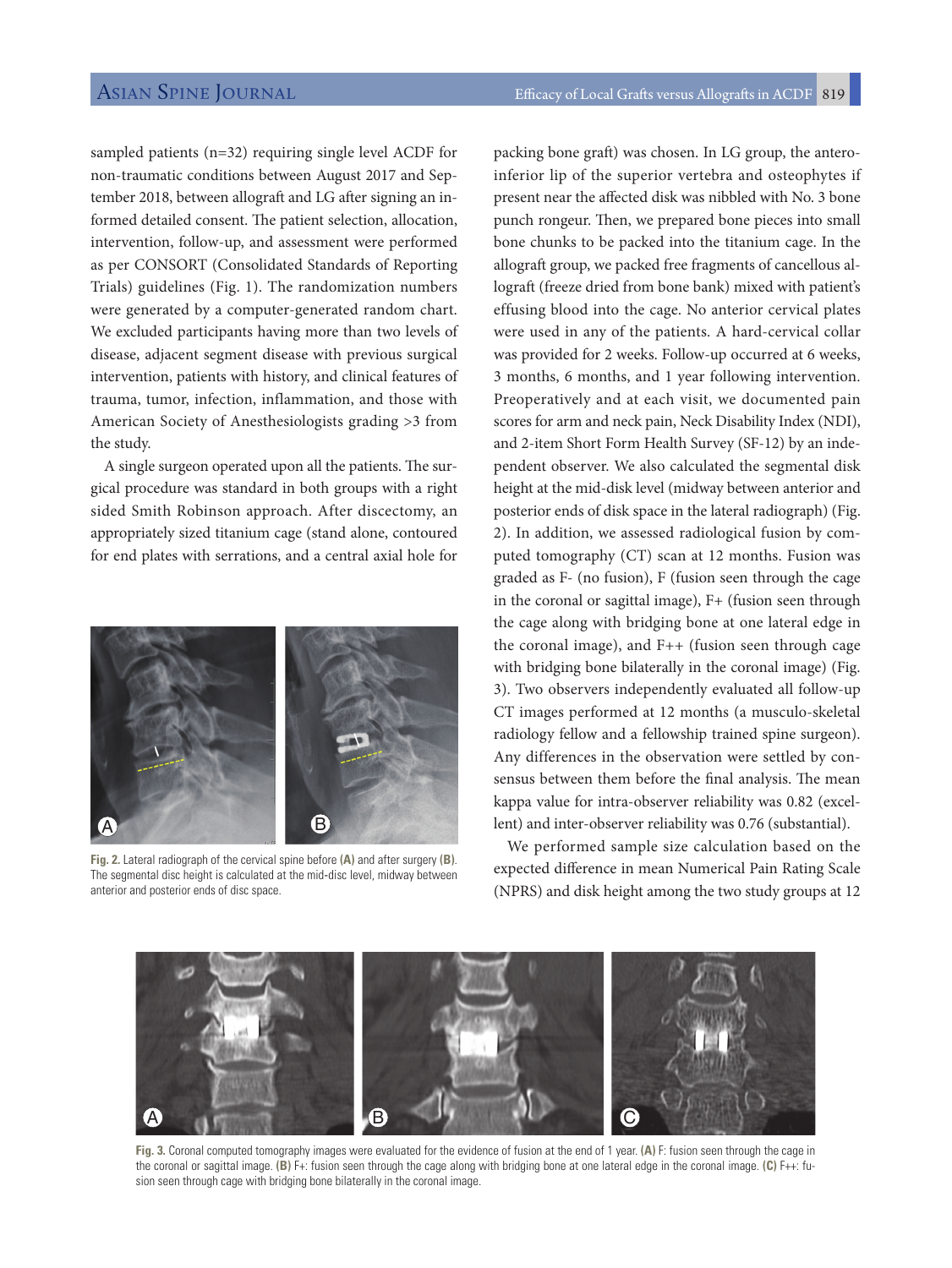months postoperative period. We assumed one standard deviation (SD) difference in mean NPRS between allograft and LG groups, power of 80% and α of 0.05. Based on this, the expected sample was 15 in each of the two groups meaning a total sample size was of 30. We also assumed one SD difference in the mean disc height between the two groups. With a sample size of 30 and  $\alpha$  of 0.05, we were able to achieve a power of 80%.

We performed data entry and analyses by IBM SPSS ver. 21.0 (IBM Corp., Armonk, NY, USA). We analyzed output indicators through the software and we described results in form of tables and graphs. We calculated the mean (SD) or median (interquartile range) for continuous variables and proportions for categorical variables. We compared proportions using chi-square test whereas we compared means using Mann-Whitney *U*-test. Then, we generated bar graphs and pie charts using excel sheets. For all comparisons, the *p*-values <0.05 were considered statistically significant.

# **Results**

There were 32 patients eligible for the study out of which 27 completed 1-year follow-up (three patients refused further participation and two were lost to follow-up). Twenty-one patients were diagnosed as radiculopathy and six were diagnosed as myelopathy. Among 27 patients, 13 were in the allograft group and 14 in the LG group.

#### **1. Demographics**

The mean age of participants receiving allograft was 41.9±7.1 years and for those receiving LG, it was 44.7±10.4 years. The mean age was similar across the two groups  $(p=0.32)$ . The distribution of participants by sex was similar across the two groups as well. In those receiving allografts, 76.9% were males and remaining 23.1% were females. In those receiving LG, 64.3% were males and 35.7% were females. There were no significant differences in the duration of surgery, blood loss, and hospital stay between the two groups (*p*>0.05) (Table 1).

### **2. Functional outcomes**

Both groups showed significant improvements in all the functional scores including NPRS for arm and neck pain, NDI, SF-12 score at each visit ( $p$ <0.01), and this was

|  |  | Table 1. Demographics and surgical parameters |
|--|--|-----------------------------------------------|
|  |  |                                               |

| Variable              | Allograft (n=13) | Local graft $(n=14)$ | $p$ -value |
|-----------------------|------------------|----------------------|------------|
| Age (yr)              | $41.9 + 7.1$     | $44.7 + 10.4$        | 0.32       |
| Sex                   |                  |                      | 0.65       |
| Male                  | 10 (76.9)        | 9(64.3)              |            |
| Female                | 3(23.1)          | 5(35.7)              |            |
| Duration (min)        | $728+166$        | $751+163$            | 0.62       |
| Blood loss (mL)       | $82.1 + 29.4$    | $92.5 + 38.7$        | 0 24       |
| Duration of stay (hr) | $48.8 + 2.06$    | $49.54 + 1.52$       | n 19       |

Values are presented as mean±standard deviation or number (%)

#### **Table 2.** Comparison of functional outcome scores between the two groups

| Variable                                              | Allograft<br>$(N=13)$ | Local graft<br>$(N=14)$ |
|-------------------------------------------------------|-----------------------|-------------------------|
| NPRS score-neck (min=0, max=10)                       |                       |                         |
| Preop                                                 | 6.20                  | 6.23                    |
| Immediate postop                                      | 1.73                  | 0.51                    |
| At 6 wk postop                                        | 1.45                  | 0.76                    |
| At 3 mo postop                                        | 1.50                  | 1.05                    |
| At 6 mo postop                                        | 1.67                  | 0.14                    |
| At 12 mo postop                                       | 1.11                  | 0.08                    |
| NPRS score-arm (min=0, max=10)                        |                       |                         |
| Preop                                                 | 6.55                  | 7.56                    |
| Immediate postop                                      | 0.91                  | 0.43                    |
| At 6 wk postop                                        | 1.30                  | 0.54                    |
| At 3 mo postop                                        | 1.30                  | 0.87                    |
| At 6 mo postop                                        | 2.22                  | 0.60                    |
| At 12 mo postop                                       | 2.00                  | 0.32                    |
| 2-Item Short Form Health Survey (best score:<br>100%) |                       |                         |
| Preop                                                 | 35.5                  | 26.2                    |
| 6 wk postop                                           | 72.3                  | 73.1                    |
| At 3 mo postop                                        | 78.9                  | 77.7                    |
| At 6 mo postop                                        | 78.5                  | 84.9                    |
| At 12 mo postop                                       | 84.2                  | 92.1                    |
| Neck Disability Index (worst score: 100%)             |                       |                         |
| Preop                                                 | 56.8                  | 61.6                    |
| 6 wk postop                                           | 25.2                  | 16.9                    |
| At 3 mo postop                                        | 21.1                  | 15.1                    |
| At 6 mo postop                                        | 18.5                  | 10.2                    |
| At 12 mo postop                                       | 15.4                  | 5.10                    |

NPRS, Numerical Pain Rating Scale; Preop, preoperative; Postop, postoperative.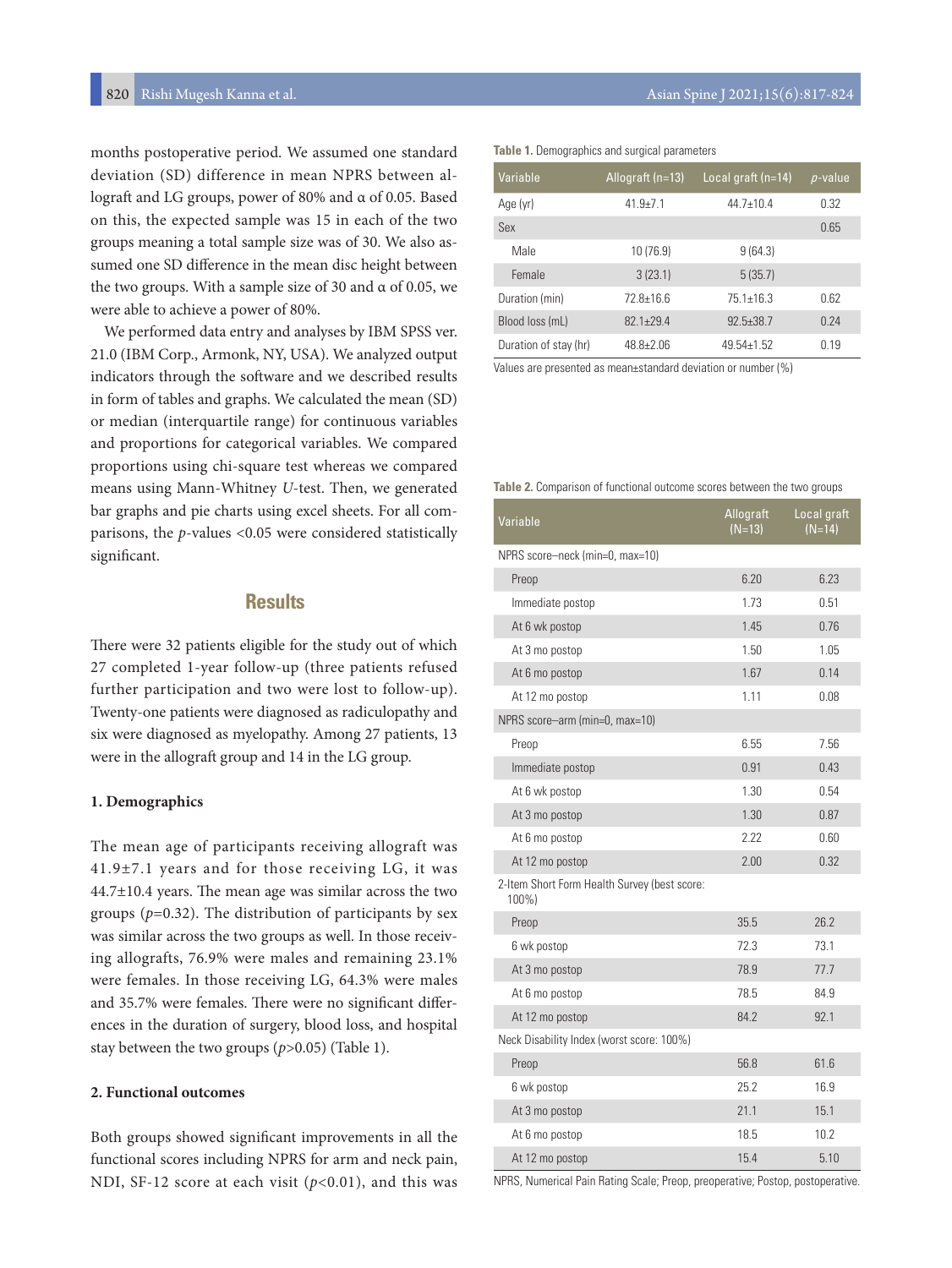

**Fig. 4.** This 45-year-old male presented with right C7 myeloradiculopathy due to C6–7 disc osteophyte complex: **(A)** sagittal and **(B)** axial magnetic resonance images (arrow). **(C)** The lateral X-ray shows a congenital C2–3 fusion. **(D)** He underwent C6–7 anterior cervical discectomy and fusion with a stand-alone cage filled with local graft. Follow-up radiographs at 6 weeks **(E)**, 3 months **(F),** and 1 year **(G)** show mild cage subsidence. **(H)** Computed tomography performed at 12 months shows fusion through the cage and right lateral zone (F+). **(I)** Sagittal image shows fusion occurring anterior and posterior to the cage as well.

maintained at one year of follow-up (Table 2). When comparing the improvement of NPRS score of arm and neck pain between the two groups, there were no significant differences till the 3-month follow-up period. However, at the 6-month and 12-month follow-up, patients in LG group were significantly better when compared to the allograft group. Similarly, the SF-12 scores and the NDI also showed similar trends with both groups compared to their preoperative values. Between the two groups, there were no significant differences until the 6-month followup period. At 12 months, the LG group fared significantly better although the mean values of allograft group were significantly better than the preoperative values.

### **3. Radiological outcomes**

There was a significant improvement in disk height from preoperative to postoperative period in both groups (Table 3). The mean preoperative disk height was 3.94 mm and 4.32 mm for allograft and LG, respectively, which improved to 6.67 mm and 6.86 mm at immediate postoperative period. There was a mild loss of disk height at the

final follow-up (5.5 mm and 5.76 mm, respectively). There was no significant difference in disk height between allograft and LG group at preoperative and all postoperative visits.

At 1-year follow-up with CT, there were no non-unions. And 23.2% showed F grade, 38.4% F+ grade, and 38.4% F++ grade of fusion in the allograft group. Meanwhile 28.6% showed F grade, 42.8% showed F+ grade, and 28.6% F++ grades of fusion in the LG group (Fig. 4). There were no significant differences in the grade of fusion on CT scan at 12 months postoperatively between the two groups  $(p=0.73)$  (Table 3).

# **Discussion**

To the best of our knowledge, this is the first randomized controlled trial comparing the efficacy of local bone grafts with allografts in the treatment of cervical disk herniation. The study showed that both techniques provide significant improvements in arm and neck pain, which are primary goals of treatment in patients with disk herniation and radiculopathy. Secondly, there was radiological evidence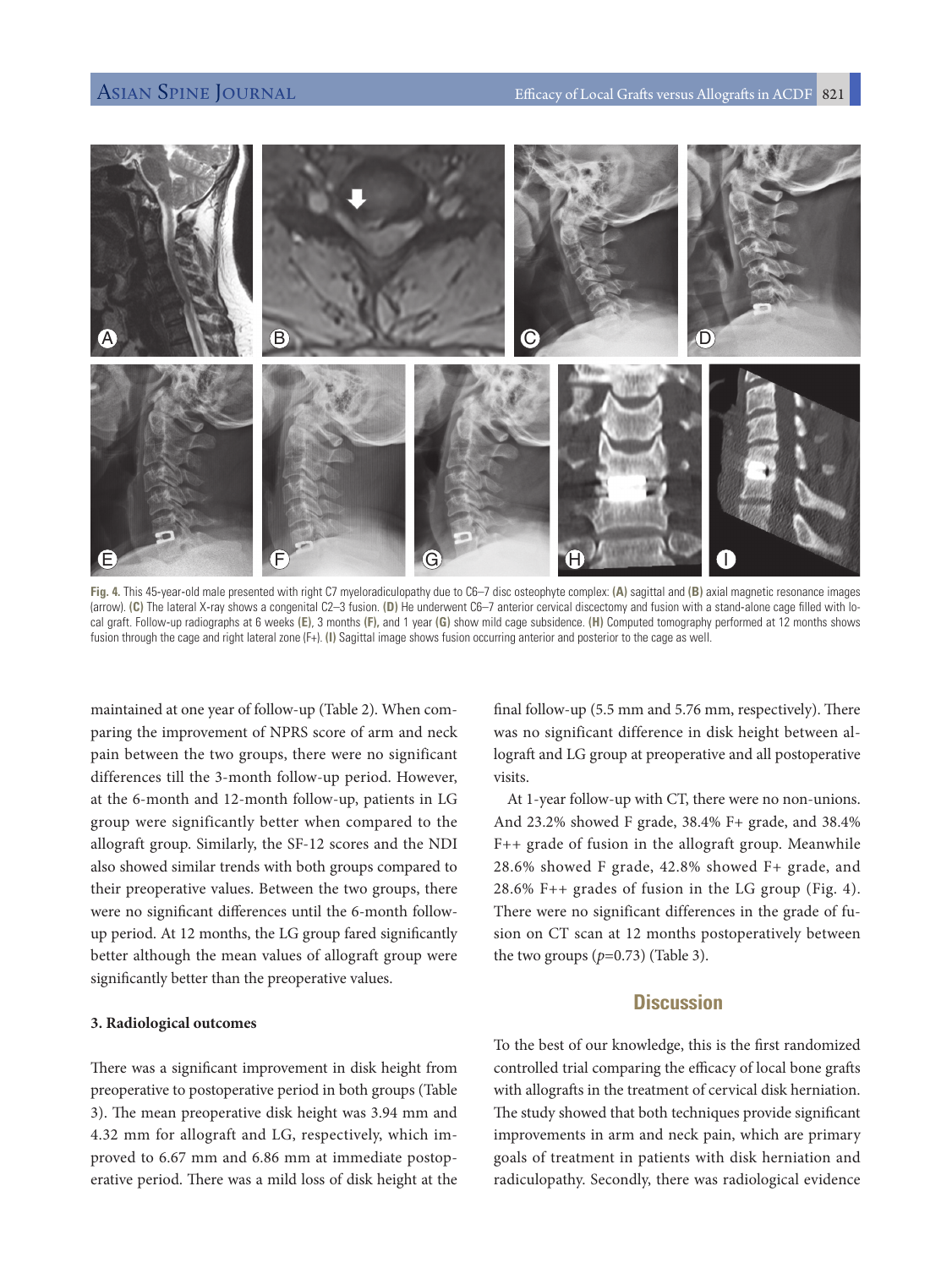**Table 3.** Comparison of radiological outcome scores between the two groups

| Variable                                | Allograft (N=13) | Local graft (N=14) | $p$ -value |
|-----------------------------------------|------------------|--------------------|------------|
| Disc height in lateral radiographs (mm) |                  |                    |            |
| Preoperative                            | $3.94 \pm 0.74$  | $4.32 \pm 0.72$    | 0.19       |
| Immediate postop                        | $6.67 \pm 0.93$  | $6.86{\pm}0.89$    | 0.58       |
| At 6 wk postop                          | $6.39 \pm 0.98$  | $6.60 \pm 0.91$    | 0.59       |
| At 3 mo postop                          | $6.10 \pm 1.04$  | $6.37 \pm 0.92$    | 0.48       |
| At 6 mo postop                          | $5.79 \pm 0.98$  | $6.04 \pm 0.91$    | 0.49       |
| At 12 mo postop                         | $5.50 \pm 1.01$  | $5.76 \pm 0.89$    | 0.47       |
| Fusion status at 12 mo in CT scan       |                  |                    | 0.73       |
| E                                       | 3(23.2)          | 4(28.6)            |            |
| $F +$                                   | 5(38.4)          | 6(42.8)            |            |
| $F++$                                   | 5(38.4)          | 4(28.6)            |            |

Values are presented as mean±standard deviation or number (%).

Postop, postoperative; CT, computed tomography.

of fusion in one or more zones of the intervertebral disc in all patients treated by either of the techniques. Thus, local osteophyte grafts can be considered as an alternate to allografts or even as a standard choice of graft material in patients undergoing single level ACDF.

After a discectomy, the defect in the intervertebral space is filled with one of the following: autograft, allograft, cage, or artificial disk [2,6,16-18]. Hypertrophic marginal osteophytes around cervical vertebrae obtained at the time of surgery can be used as graft material to fill the cage. Local osteophyte graft reduces the additional cost associated with allograft and the morbidity associated with iliac crest graft. Studies show that removal of bone plugs around vertebrae does not change compressive strength or mechanical strength of cervical spine. Hence, local osteophyte graft are being used as an alternative to traditional iliac crest graft or allografts [15]. Shad et al. [19] studied the use of cage and local autologous bone graft for ACDF in 22 patients. During the surgical procedure after the end plates preparation, bone dust mixed with blood is packed into the cage and inserted into the disk space. The authors revealed a significant improvement in functional scores after surgery. Radiological evaluation showed significant changes in both local and regional kyphotic angles and increase in segmental height. Subsequently, Pitzen et al. [16] in 2006 conducted a prospective study on filling a cervical spine cage with local autograft in 21 patients. Results of their study revealed a significant increase in bone density and bone fusion was noted in 91.3% of cases [16].

Our study compares clinical, functional, and radiologi-

cal outcomes of ACDF using cage with allograft and local osteophyte graft. Very few studies have compared the clinical and functional outcomes of LGs with allografts and iliac crest graft. Liu et al. [20] in 2017 conducted a study comparing local bone graft with PEEK (polyetheretherketone) cage versus iliac crest bone graft in ACDF. Among 60 consecutive patients divided into two groups, the authors showed similar improvements in Visual Analog Scale score for pain, disc height restoration, and fusion rate between the two groups.

In the current study, we performed a randomized control trial comparing LG and allografts, which is probably the first of its kind. Both groups demonstrated significant improvements in functional outcome scores (NPRS for neck, NPRS for arm, NDI, SF-12) after surgery. Although the pain scores at 12 months (mean NPRS=1.1) in the allograft group was very low and significantly better than the preoperative values (mean NPRS=6.9), there were significant differences when compared with the LG group. We observed that two patients in the allograft group had pre-existing disk degeneration at other cervical levels, which probably contributed to the slightly higher values in the allograft group. In hindsight, it appears valid that they should have been excluded. Fortunately, a large study population would have negated the influence of such outliers.

The fusion rates best reflect the long-term radiological outcomes after ACDF. We used CT imaging to analyze fusion at the end of 1 year. Fusion was graded as F, F+, and F++ in the coronal images. We did not rely on sagittal images alone, as the footprint of the cage used was similar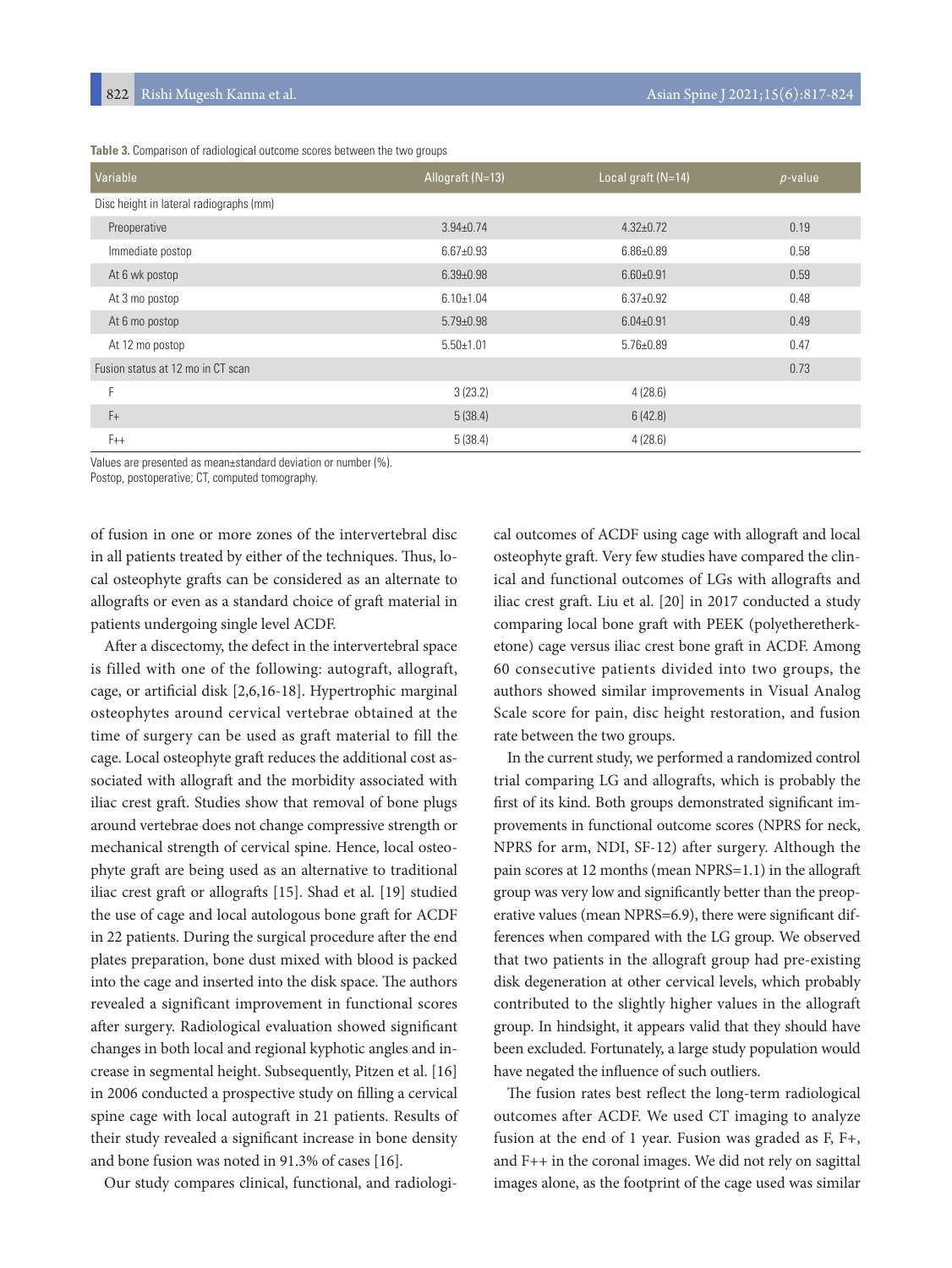in dimension to the endplate. Hence, fusion occurring anteriorly or posteriorly to the cage may not be appreciated. Both groups showed good fusion happening through the cage in all the patients. Among allograft group, 23.2% had F, 38.4% had F+, and 38.4% had F++. Among local osteophyte graft group, 28.6% had F, 42.8% had F+, and 28.6% had F++. The difference in proportions was not significant (*p*-value=0.73). Use of CT scan is a standard technique for assessing fusion status after spinal fusion surgery. In the context of anterior cervical fusion, the use of CT scan has been endorsed in previous studies and found to have higher specificity for evaluating fusion than radiographs and MRI [21]. We have also included the presence of both intra-cage and extra-cage bone bridging in our assessment method of ACDF [22]. To ascribe a gradation to the presence of bridging bone circumferentially around the cage and within the cage, we have graded the strength of fusion as  $F-$  to  $F++$ .

The study has some limitations. Firstly, our sample size was not sufficient. We calculated the sample size to be 30 based on presumed one SD difference in NPRS and disk height between the two groups. The strength of the study mainly lies in its randomized design with blinded observers. Secondly, the study had only two arms: allograft and local osteophytes. Additional arms such as iliac crest graft or discectomy alone, would improve strength to the study. A large multi-center trial involving a large sample size with multiple arms would be beneficial and are recommended to add strength to the observations.

# **Conclusions**

Marginal osteophytes obtained during of surgery, can be used as graft material for ACDF, since they provide similar radiological outcomes, and improvements in clinical and functional outcomes compared to allografts. The local osteophyte grafts are cost effective since they are obtained during surgery and avoid problems of donor site complications, additional costs, and risks of disease transmission. Concerns regarding their efficacy in achieving fusion have been addressed in this study.

# **Conflict of Interest**

No potential conflict of interest relevant to this article was reported.

# **Funding**

We received funding from the Ganga Orthopedic Research and Education Foundation (GOREF).

# **Author Contributions**

All authors contributed equally towards the preparation of this manuscript.

# **References**

- 1. Maurice-Williams RS, Dorward NL. Extended anterior cervical discectomy without fusion: a simple and sufficient operation for most cases of cervical degenerative disease. Br J Neurosurg 1996;10:261-6.
- 2. Miller LE, Block JE. Safety and effectiveness of bone allografts in anterior cervical discectomy and fusion surgery. Spine (Phila Pa 1976) 2011;36:2045-50.
- 3. Yue WM, Brodner W, Highland TR. Long-term results after anterior cervical discectomy and fusion with allograft and plating: a 5- to 11-year radiologic and clinical follow-up study. Spine (Phila Pa 1976) 2005;30:2138-44.
- 4. An HS, Simpson JM, Glover JM, Stephany J. Comparison between allograft plus demineralized bone matrix versus autograft in anterior cervical fusion.: a prospective multicenter study. Spine (Phila Pa 1976) 1995;20:2211-6.
- 5. Zhu D, Zhang D, Liu B, Li C, Zhu J. Can self-locking cages offer the same clinical outcomes as anterior cage-with-plate fixation for 3-level anterior cervical discectomy and fusion (ACDF) in mid-term followup? Med Sci Monit 2019;25:547-57.
- 6. Park JI, Cho DC, Kim KT, Sung JK. Anterior cervical discectomy and fusion using a stand-alone polyetheretherketone cage packed with local autobone: assessment of bone fusion and subsidence. J Korean Neurosurg Soc 2013;54:189-93.
- 7. Doria C, Mosele GR, Balsano M, Maestretti G, Caggiari G. Anterior decompression and plate fixation in treatment of cervical myelopathy: a multicentric retrospective review. Acta Orthop Traumatol Turc 2018;52:185-90.
- 8. Zhang Z, Li Y, Jiang W. A comparison of zero-profile anchored spacer (ROI-C) and plate fixation in 2-level noncontiguous anterior cervical discectomy and fu-